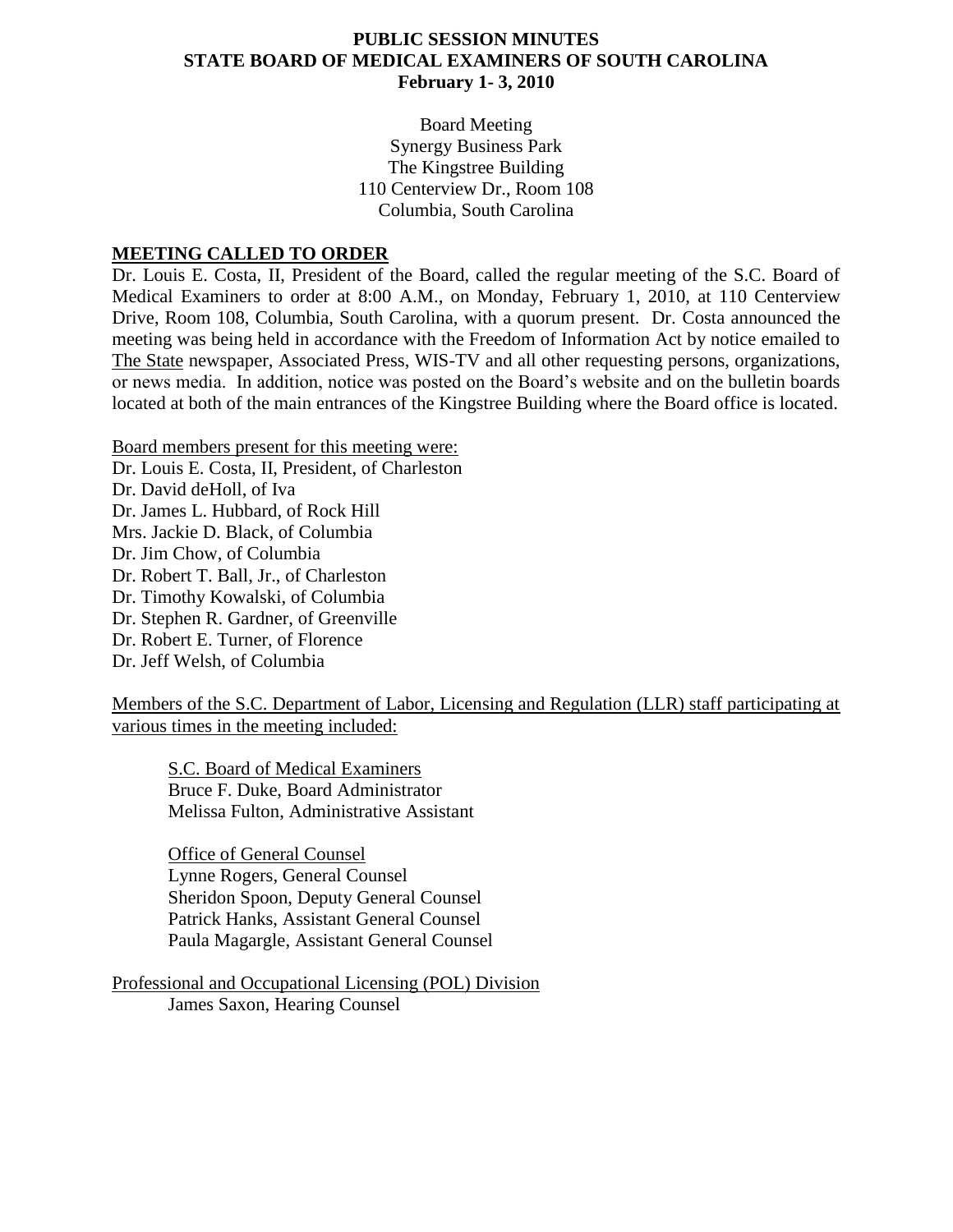## **REVIEW/APPROVAL OF AGENDA**

An agenda for this meeting was reviewed and approved.

#### **REVIEW/APPROVAL OF MINUTES FROM NOVEMBER 2009 BOARD MEETING:**

\_\_\_\_\_\_\_\_\_\_\_\_\_\_\_\_\_\_\_\_\_\_\_\_\_\_\_\_\_\_\_\_\_\_\_\_\_\_\_\_\_\_\_\_\_\_\_\_\_\_\_\_\_\_\_\_\_\_\_\_\_\_\_\_\_\_\_\_\_\_\_\_\_

### **A motion was made to approve the Minutes with amendments by Dr. Costa. Dr. deHoll seconded the motion and it was unanimously passed.**

# **FINAL ORDER HEARINGS**

**A motion was made and passed for the Board to go into Executive Session to conduct Final Order Hearings.** Each hearing was held in Executive Session, and a transcript of each hearing, as well as the Board's Final Order, are on file at the Board Office. No votes were made or actions taken while the Board was in Executive Session. **A motion was made and passed to return to Public Session and the Board voted on the following sanctions after each Final Order Hearing:**

**Doug Gentry, M.D. 2008-228 Final Order Hearing**

**A motion was made by Dr. Ball as follows:**

#### **Public Reprimand**

- **Public Reprimand**
- **\$1,000.00 fine and \$450.00 court cost**
- **Suspension stayed pending payment of fine and court cost**
- **Respondent must show documentation of CME hours to the Board**
- **Respondent must complete a prescription and record-keeping course within six months**
- **Respondent must also have a psychiatric evaluation and a report back to the board within six months**

# **Motion Seconded by Dr. Hubbard.**

**All in favor.**

**Motion Carries.**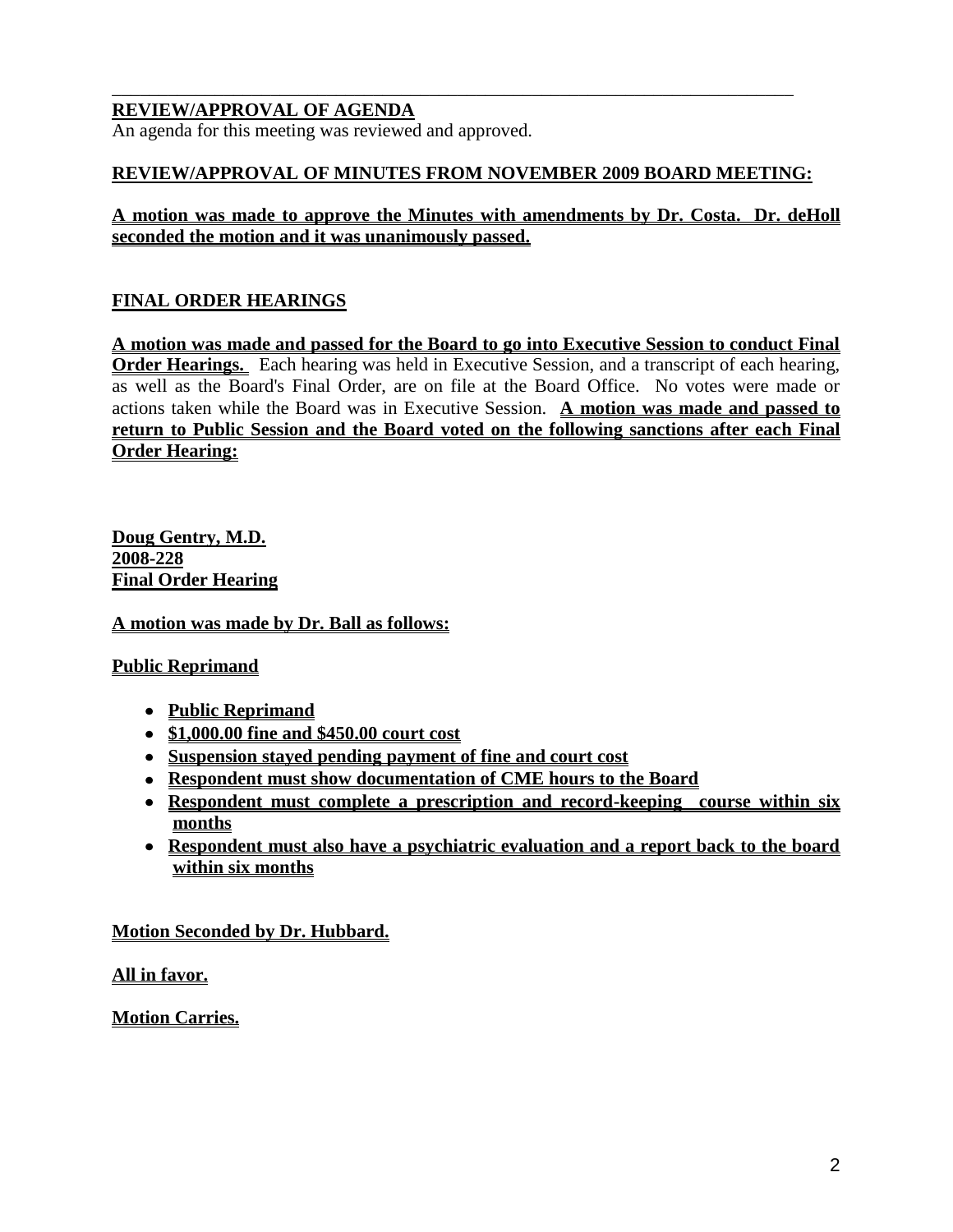#### **M.D. Final Order Hearing**

# **A motion was by Dr. Turner as follows:**

# **Continue Suspension**

**Respondent must petition the Board with adequate proof that both her psychiatric and addiction problems are under proper control as acceptable by the Board.**

\_\_\_\_\_\_\_\_\_\_\_\_\_\_\_\_\_\_\_\_\_\_\_\_\_\_\_\_\_\_\_\_\_\_\_\_\_\_\_\_\_\_\_\_\_\_\_\_\_\_\_\_\_\_\_\_\_\_\_\_\_\_\_\_\_\_\_\_\_\_\_\_\_

**Respondent must pay \$160.00 in investigative cost and \$300.00 in attorney fees. These fees must be paid before any possible reinstatement.** 

**Motion was seconded by Dr. Ball.** 

**All in favor.**

**Motion Carries.**

**Catherine L. Munson, M.D. 2009-218 Final Order Hearing**

**A motion was made by Dr. Ball as follows:**

# **Public Reprimand**

- **Public Reprimand**
- **\$2705.00 court cost**
- **Fine in the amount of \$10,000.00 paid within 18 months**
- **Suspension stayed pending payment of fine and court cost**
- **Board to receive quarterly reports from Dr. Melvin Griffin and Dr. Gullick**
- **Respondent in keeping with the BMI recommendation must submit reports from Dr. Abel every six months.**

# **Motion Seconded by Dr. Hubbard.**

# **Ms.Black was in dissent.**

# **Dr. Gardner did not vote. (not present at the hearing)**

**All other board members in favor.**

# **Motion Carries.**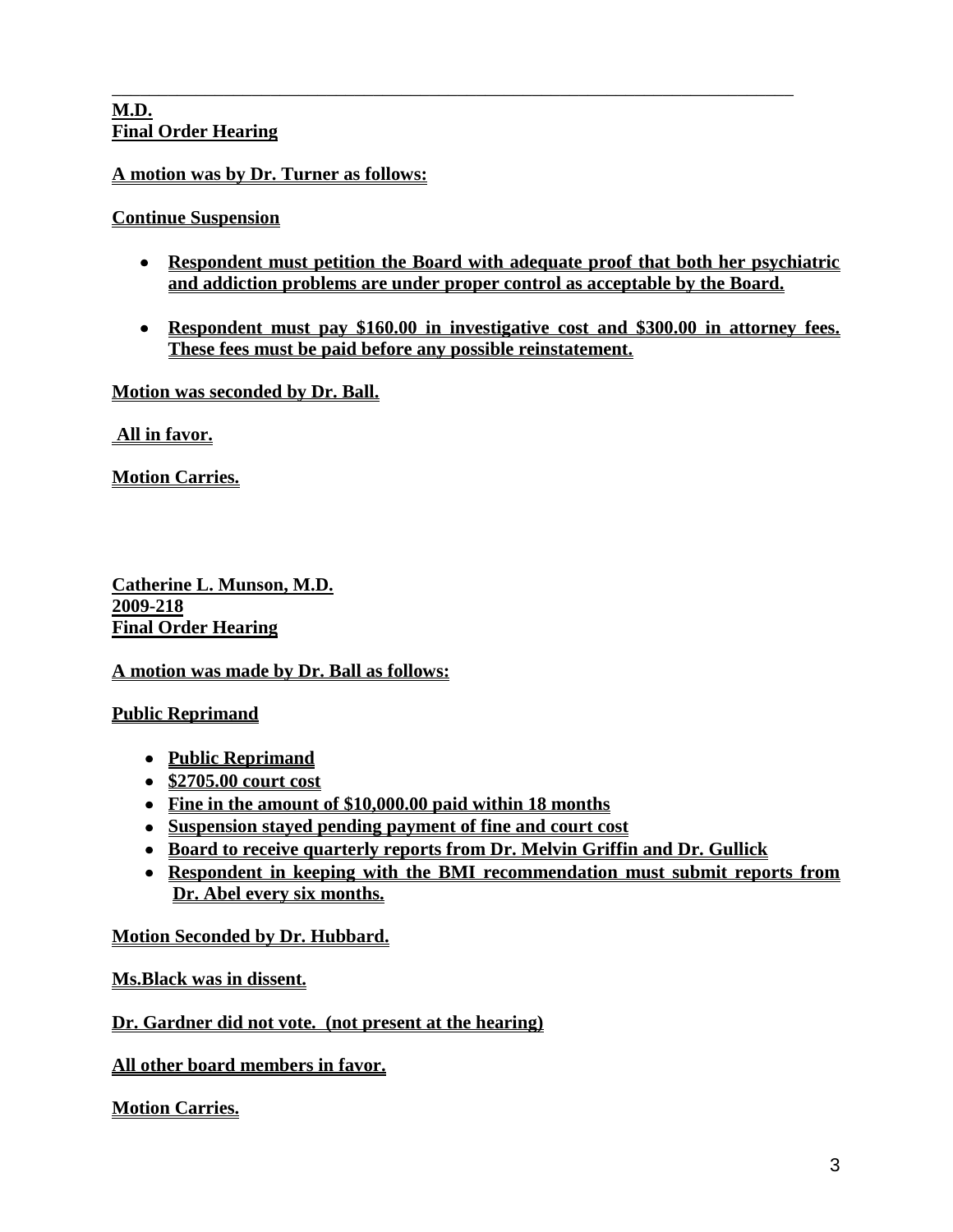**Gloria Rhouani, M.D. Applicant for Licensure**

**Motion by Dr. Ball to approve licensure in state of S.C. upon the following agreement.**

\_\_\_\_\_\_\_\_\_\_\_\_\_\_\_\_\_\_\_\_\_\_\_\_\_\_\_\_\_\_\_\_\_\_\_\_\_\_\_\_\_\_\_\_\_\_\_\_\_\_\_\_\_\_\_\_\_\_\_\_\_\_\_\_\_\_\_\_\_\_\_\_\_

**Petitioner must pass the written OB/GYN examination within two years.** 

**Motion seconded by Dr. deHoll.**

**All in favor.**

**Motion Carries.**

**M.D. Request to be released from Terms and Conditions**

**Motion by Dr. Chow to grant request Seconded by Dr. Ball**

**All in favor. Motion carries.**

**M.D. Request to be released from Terms and Conditions**

**Motion by Dr. Ball to grant request Seconded by Ms. Black**

**Dr. Chow abstained.**

**All other Board members in favor. Motion carries.**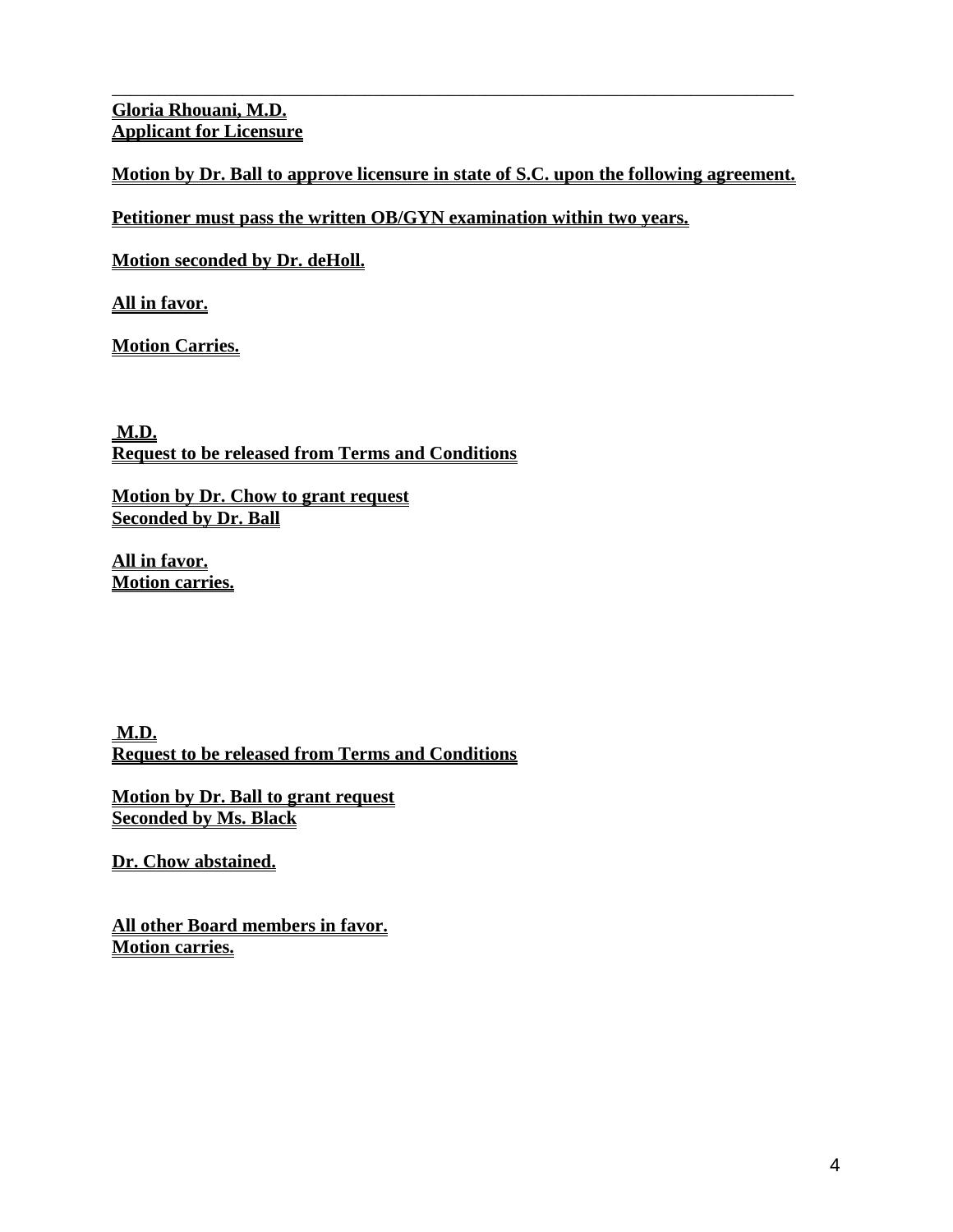# **Adjourn**

\_\_\_\_\_\_\_\_\_\_\_\_\_\_\_\_\_\_\_\_\_\_\_\_\_\_\_\_\_\_\_\_\_\_\_\_\_\_\_\_\_\_\_\_\_\_\_\_\_\_\_\_\_\_\_\_\_\_\_\_\_\_\_\_\_\_\_\_\_\_\_\_\_

The Board adjourned at 6:00 p.m.

**The Board reconvened on Tuesday, February 2nd at 8:00am**.

**Gregory M. Beddell, M.D. 2009-228 Final Order Hearing**

**A motion was made by Dr. Gardner as follows:**

**Accept Consent Agreement with changes.** 

**Motion Seconded by Dr. Kowalski.**

**All in favor. Motion Carries**

**Horace Bledsoe, M.D. 2009-39 Final Order Hearing**

**A motion was made by Dr. Hubbard as follows:**

- **Respondent receives a public reprimand Suspension stayed pending payment of \$650.00 in investigative costs. The remaining cost \$4804.30 must be paid within two years.**
- **Respondent must take and complete a prescribing and record-keeping course within one year.**
- **Respondent must provide proof of CME with 30 days and re-certification in family medicine within two years.**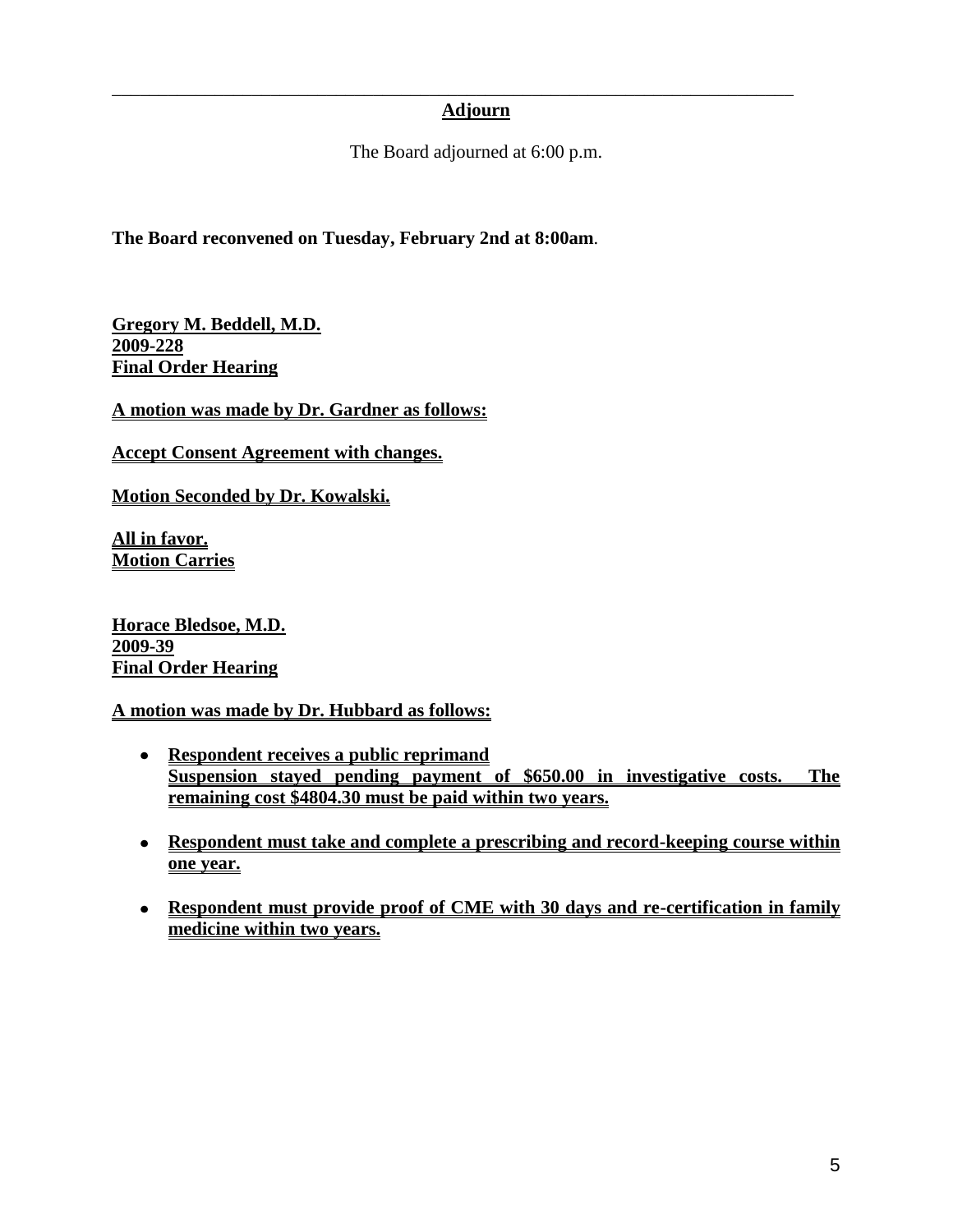## **M.D. Final Order Hearing**

**A motion was made by Dr. Kowalski as follows:**

**Accept the Respondents Consent Agreement.**

\_\_\_\_\_\_\_\_\_\_\_\_\_\_\_\_\_\_\_\_\_\_\_\_\_\_\_\_\_\_\_\_\_\_\_\_\_\_\_\_\_\_\_\_\_\_\_\_\_\_\_\_\_\_\_\_\_\_\_\_\_\_\_\_\_\_\_\_\_\_\_\_\_

# **Motion seconded by Dr. deHoll.**

# **Dissent Dr.Ball and Dr. Hubbard.**

# **All other Board members in favor.**

**Motion Carries.**

**M.D.**

**M.D.** 

**M.D.**

**Final Order Hearing** 

# **A motion was made by Dr. Turner as follows:**

- **Respondents receives a private reprimand**
- **Each respondent must pay court cost in the amount of \$217.00**

# **Motion seconded by Dr. Welsh.**

**All in favor. Motion Carries.**

# **Office of General Counsel Report – Pat Hanks**

**A motion was made and passed for the Board to go into Executive Session to review the General Counsel reports. No votes were made or actions taken while the Board was in Executive Session.** 

**Dismissals**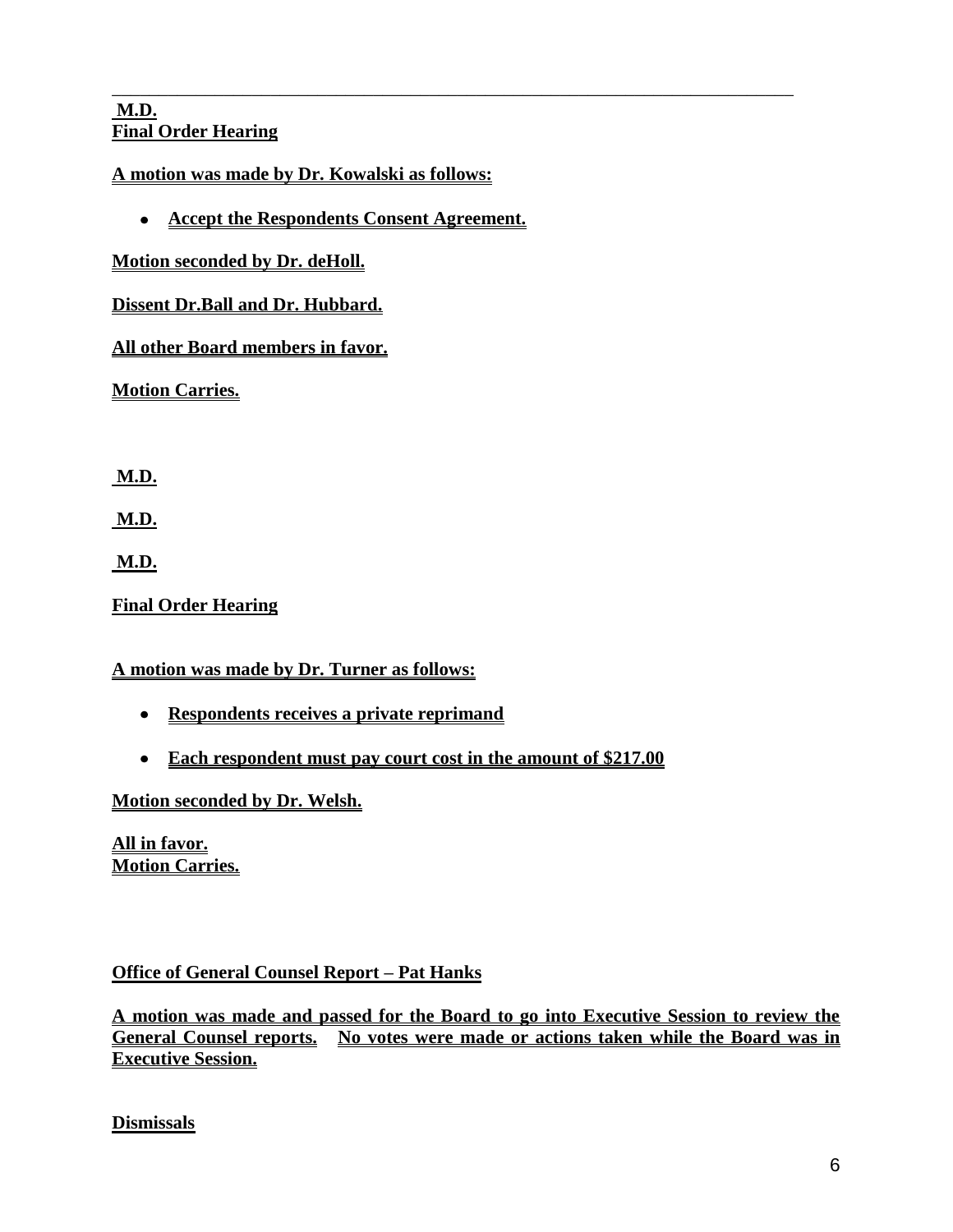**A motion was made by Dr. Ball that was seconded by Dr. Welsh and unanimously passed to approve the following cases.** 

\_\_\_\_\_\_\_\_\_\_\_\_\_\_\_\_\_\_\_\_\_\_\_\_\_\_\_\_\_\_\_\_\_\_\_\_\_\_\_\_\_\_\_\_\_\_\_\_\_\_\_\_\_\_\_\_\_\_\_\_\_\_\_\_\_\_\_\_\_\_\_\_\_

**Cases 1 through 10**

### **LETTERS OF CAUTION**

**A motion was made by Dr. deHoll that was seconded by Dr. Gardner and unanimously passed to issue a Letter of Caution in the following cases:**

**Cases 15 through 17**

### **FORMAL COMPLAINTS**

**A motion was made by Dr. Gardner that was seconded by Dr. deHoll and unanimously passed to authorize the issuance of a Formal Complaint pursuant to the recommendation of LLR's General Counsel that there is sufficient evidence to warrant formal proceeding in the following cases:**

### **Cases 11 through 14**

#### **CASES ON APPEAL**

In Executive Session, the Board reviewed the cases that are now on appeal and received specific briefings from Mrs. Rogers.

#### **LICENSEES BEING MONITORED**

The Board received as information a list of all the licensees currently being monitored by the Board.

### **M.D. Final Order Hearing**

#### **A motion was made by Dr. Turner as follows:**

- **Private Reprimand**
- **Respondent must pay court costs in the amount of \$840.00 with three months.**
- **Respondent must continue contract with RPP for not less than five years and continue to follow the recommendations of Talbot Recovery Center**

#### **Motion seconded by Dr. Kowalski.**

**All in favor.**

**Motion Carries.**

# **Reamer Bushardt, P.A., Committee Chair**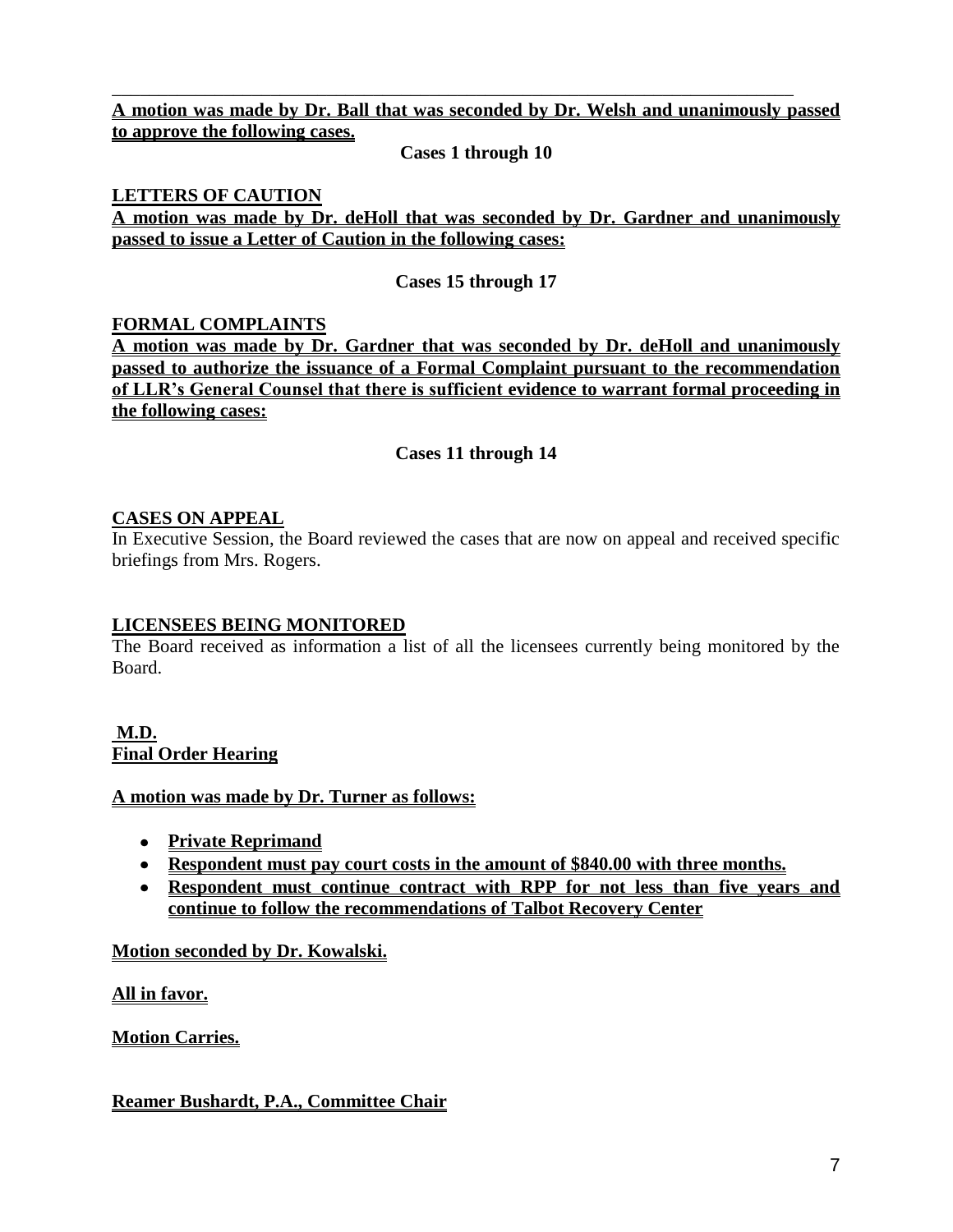### **Mr. Bushardt made the following recommendations to the Board that were approved at the January 2010 meeting:**

\_\_\_\_\_\_\_\_\_\_\_\_\_\_\_\_\_\_\_\_\_\_\_\_\_\_\_\_\_\_\_\_\_\_\_\_\_\_\_\_\_\_\_\_\_\_\_\_\_\_\_\_\_\_\_\_\_\_\_\_\_\_\_\_\_\_\_\_\_\_\_\_\_

**Diana Axiotis, P.A.** and her supervising physician, Dr. Thomas Karl Byrne requested OJT of Access Lap Gastric Band Ports/Fill

After discussion, Reamer Bushardt moved to approve the request. The motion was seconded by Dr. Ball. The motion passed.

**Rose S. Tragesar, P.A.** and her supervising physician, Dr. George Hasham Khoury requested OJT for Intrathecal pump management.

After discussion, Reamer Bushardt moved to approve the request. The motion was seconded by Dr. Ball. The motion passed.

**Rose S. Tragesar, P.A.** and her supervising physician, Dr. George Hasham Khoury requested OJT for Intrathecal pump management.

After discussion, Reamer Bushardt moved to approve the request. The motion was seconded by Dr. Ball. The motion passed.

**Rose S. Tragesar, P.A.** and her supervising physician, Dr. George Hasham Khoury requested OJT for Intrathecal access (including consent for procedure.

After discussion, Reamer Bushardt moved to approve the request. The motion was seconded by Dr. Ball. The motion passed.

**Rose S. Tragesar, P.A.** and her supervising physician, Dr. George Hasham Khoury requested OJT for Intraventricular reservoir access (including consent for procedure).

After discussion, Reamer Bushardt moved to approve the request. The motion was seconded by Dr. Ball. The motion passed.

**Anthony W. Raynor, P.A.** and her supervising physician, Dr. Joseph A. Boscia, III requested off-site practice at a distance of 71.2 miles and 1 hour and 23 minutes.

After discussion Dr. Ball move to deny the request. The motion was seconded by Keith Stewart. The motion passed.

**Shawna Mae Dinger, P.A.** and her supervising physician, Dr. Jeffrey Hensarling requested approval of her scope of practice.

After discussion, Reamer Bushardt moved to deny the request as the Scope was written. The motion was seconded by Dr. Ball. Motion passed.

**Hong Cong Vo, P.A.** and her supervising physician, Dr. Geera N. Desai requested approval of her scope of practice.

After discussion, Reamer Bushardt moved to deny the request as the Scope was written because it was not a system specific scope. The motion was seconded by Keith Stewart. Motion passed.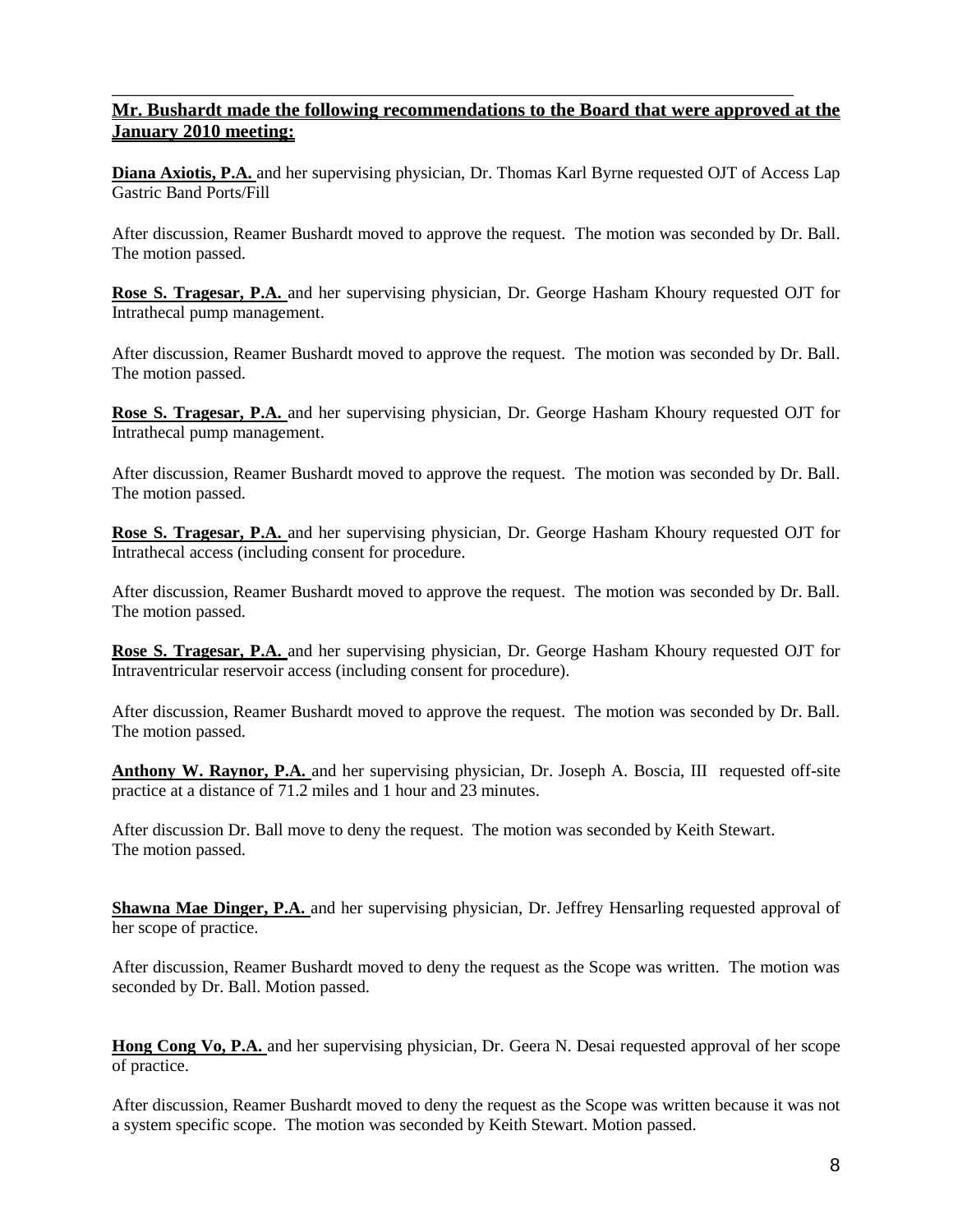**Scott Alan Geer, P.A.** and her supervising physician, Dr. James Jeffrey Morrison requested approval of her scope of practice for.

\_\_\_\_\_\_\_\_\_\_\_\_\_\_\_\_\_\_\_\_\_\_\_\_\_\_\_\_\_\_\_\_\_\_\_\_\_\_\_\_\_\_\_\_\_\_\_\_\_\_\_\_\_\_\_\_\_\_\_\_\_\_\_\_\_\_\_\_\_\_\_\_\_

After discussion, Dr. Ball moved to approve the request with the modification central line and cardiac. Requestor must document experience of the management of stroke and there must also be a consultation from the supervising physician. Motion was seconded by Reamer Bushardt. Motion passed.

**Kristen Reavis Patel, P.A.** and her supervising physician, Dr. Thomas Corbett Appleby requested approval of her scope of practice.

After discussion, Reamer Bushardt moved to approve the request as the Scope was written but to verify the physician's specialty. The motion was seconded by Keith Stewart. Motion passed.

**Emily Ann Wheeler, P.A.** and her supervising physician, Dr. Andrea M. Diane Williams requested approval of her scope of practice.

After discussion, Reamer Bushardt moved to approve the request but to also require OJT for the P.A.. The motion was seconded by Keith Stewart. Motion passed.

#### **Physician Assistants issued Temporary license and have been interview and approved for Permanent Licenses.**

After review a motion was made by Reamer Bushardt to approve all 65 applicants for permanent licensure. The motion was seconded by Harold Harvey. Motion passed.

#### **Scope of Practice Guidelines approved by Reamer Buschardt.**

After review a motion was made by Dr. Ball to approve all 18 Scopes that had been reviewed and approved by Reamer Bushardt. The motion was seconded by Harold Harvey. Motion passed.

#### **Scope of Practice Guidelines approved by William Hueston, M.D.**

After review a motion was made by Reamer Bushardt to approve all 12 Scopes that had been reviewed and approved by Dr. Hueston. The motion was seconded by Dr. Ball. Motion passed.

#### **Scope of Practice Guidelines approved by Keith Stewart, P.A.**

After review a motion was made by Reamer Bushardt to approve all 14 Scopes that had been reviewed and approved by Keith Stewart. The motion was seconded by Dr. Ball. Motion passed.

#### **Scope of Practice Guidelines approved by Stephen Gardner, M.D.**

After review a motion was made by Keith Stewart to approve all 5 Scopes that had been reviewed and approved by Dr. Gardner. The motion was seconded by Dr. Ball. Motion passed.

#### **Motion by Dr. Gardner to approve recommendations. Seconded by Dr. Ball.**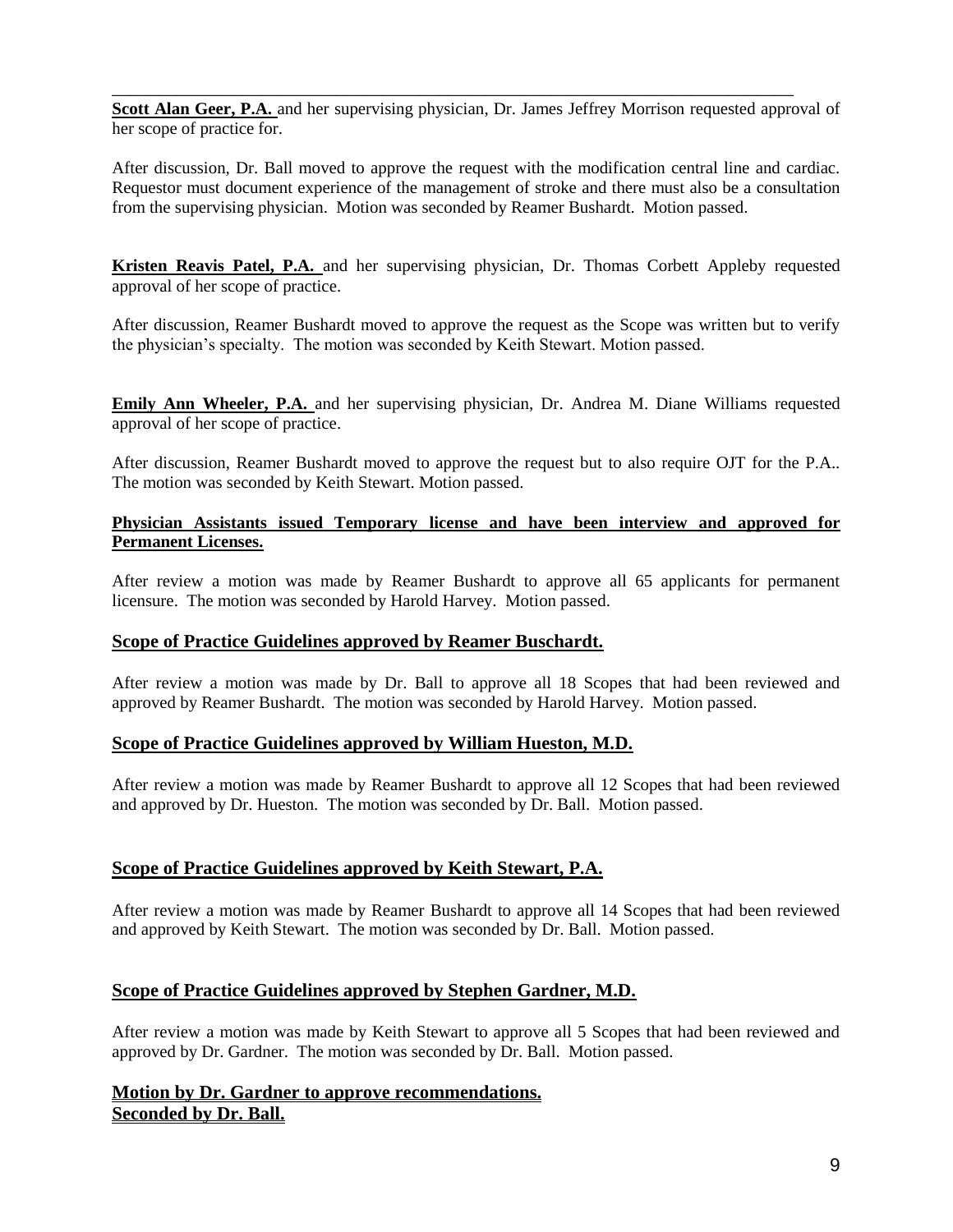**All in favor.**

**Motion Carries.**

# **Adjourn**

\_\_\_\_\_\_\_\_\_\_\_\_\_\_\_\_\_\_\_\_\_\_\_\_\_\_\_\_\_\_\_\_\_\_\_\_\_\_\_\_\_\_\_\_\_\_\_\_\_\_\_\_\_\_\_\_\_\_\_\_\_\_\_\_\_\_\_\_\_\_\_\_\_

The Board adjourned at 6:00 p.m.

**The Board reconvened on Wednesday, February 3rd at 8:00am**.

**Ziad R. Mattar, M.D. Applicant for licensure**

**Motion by Dr. Ball of accept applicants application.**

**Motion was seconded by Dr. Kowalski**

**All in favor.**

**Motion Carries.**

**John Wilson, M.D. Applicant for licensure**

**Motion by Dr. Kowalski to accept applicants application.**

**Motion was seconded by Dr. deHoll.**

**All in favor.**

**Motion Carries.**

**M.D. Request to be released from terms and conditions**

**Motion by Dr. Kowalski to amend Private Order to read that the Respondent must continue and appropriate treatment for his bipolar disorder and the treating physician must report annually to the Board on the Respondent's progress. Should the physician or Respondent terminate the doctor-patient relationship the Board must be notified immediately.**

**Motion was seconded by Dr. Turner.**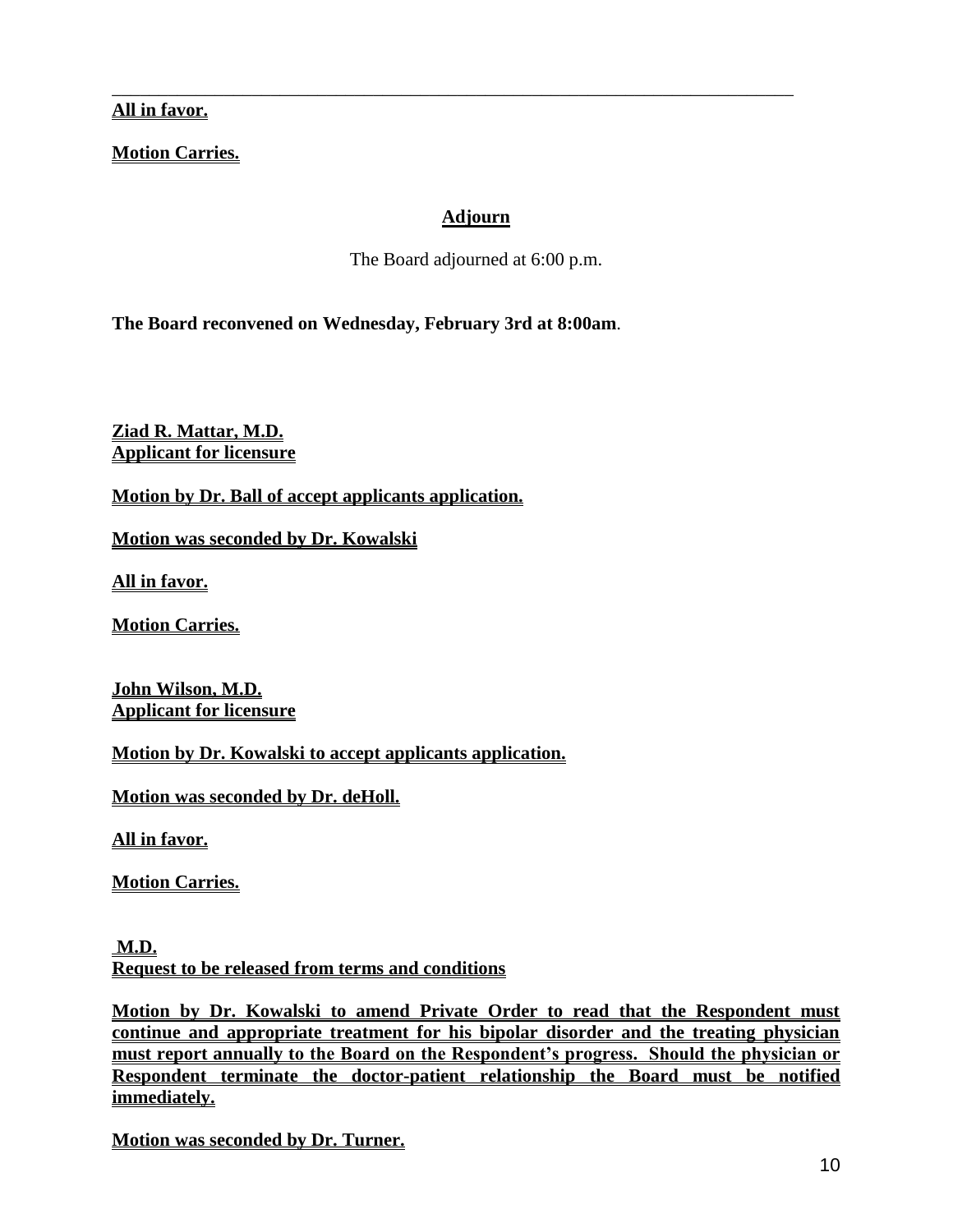# **All in favor.**

**Motion Carries.**

# **Presentation by Gary Culbertson, MD**

**Dr. Culbertson, plastic surgeon from Sumter, SC appeared and presented a power point presentation about "Truth in Medical Education/Advertising". He informed the Board that the Federal Government had declared that advertising must be truthful and nondeceptive. Advertisers must have evidence to back up their claims and cannot be unfair.**

\_\_\_\_\_\_\_\_\_\_\_\_\_\_\_\_\_\_\_\_\_\_\_\_\_\_\_\_\_\_\_\_\_\_\_\_\_\_\_\_\_\_\_\_\_\_\_\_\_\_\_\_\_\_\_\_\_\_\_\_\_\_\_\_\_\_\_\_\_\_\_\_\_

**Dr. Culbertson presented several examples of misleading ads placed by various organization and or physicians in SC. Dr. Culbertson asked that advertisers at a minimum imply uphold the ethical standards of the Federal Trade Commission. One element of these standards is that a physician should be clear about their training and education.**

**Dr. Culbertson presented proposed draft language legislation regarding "Truth in Medical Education/ Advertising" for the Board's consideration.** 

# **Presentation by Gregg Dwyer, MD**

**Dr. Gregg Dwyer, psychiatrist and Assistant Professor from the University of South Carolina Medical School in Columbia appeared to give the Board information about the school's program of evaluating and treating physicians with substance, sexual boundaries, aggressive behavior, and cognitive difficulties.**

**Dr. Dwyer indicated that their evaluation program used a three-pronged approach (clinical, psychometric, and physiologic) to address these issues. For treatment, he indicated they use a multi level approach including community based, both individual and group, and acute inpatient treatment.**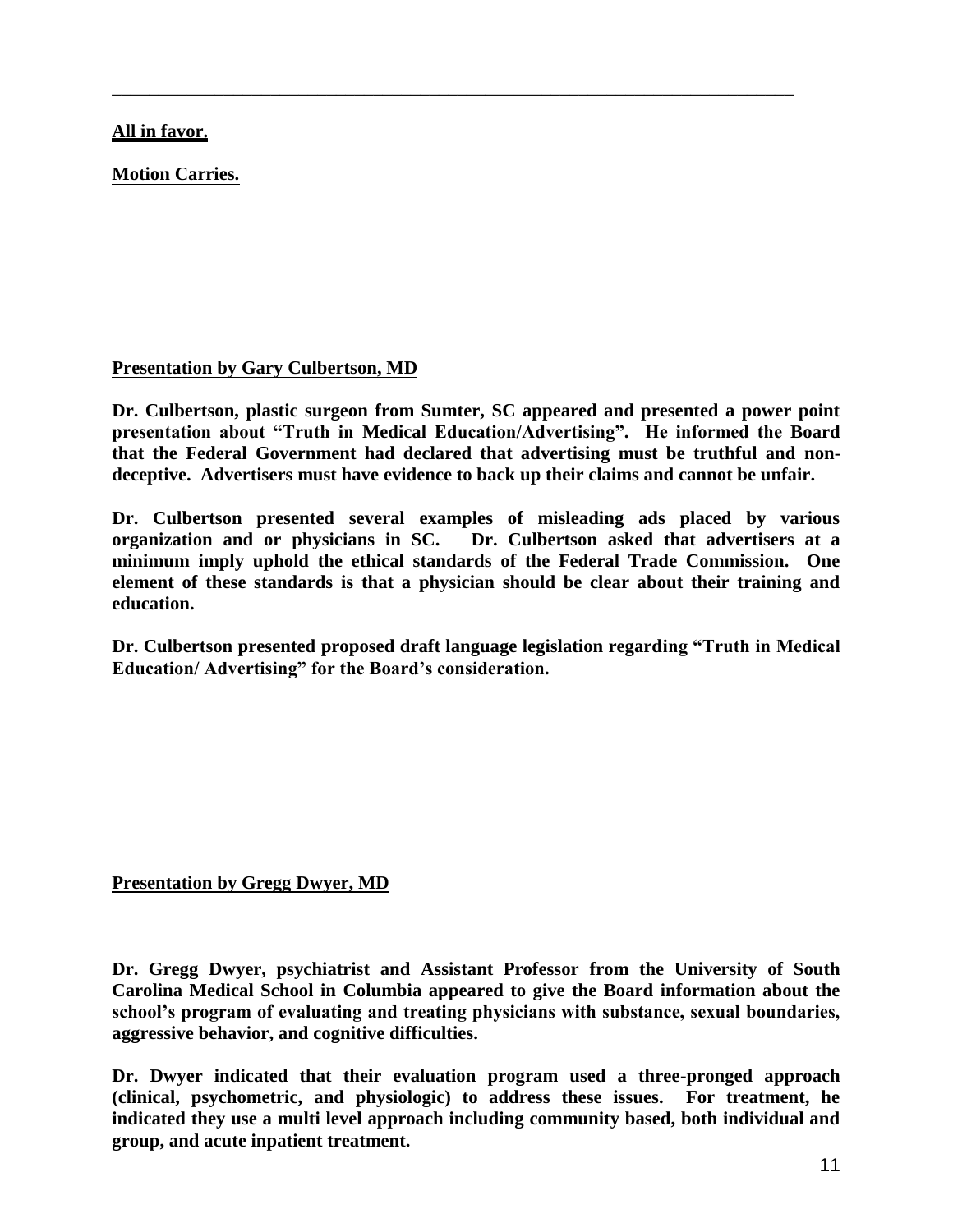### **Acupuncture Advisory Committee Report**

**Martin Herbkersman, Chairman of the Acupuncture Advisory Committee appeared and presented the committee's report. The Board approved the committee's recommendations.**

\_\_\_\_\_\_\_\_\_\_\_\_\_\_\_\_\_\_\_\_\_\_\_\_\_\_\_\_\_\_\_\_\_\_\_\_\_\_\_\_\_\_\_\_\_\_\_\_\_\_\_\_\_\_\_\_\_\_\_\_\_\_\_\_\_\_\_\_\_\_\_\_\_

**The Board discussed with Mr. Herbkersman pending legislation that would allow physicians to practice acupuncture without an acupuncture license. These physicians would have to obtain a level of training in acupuncture approved by the Board.**

**The Board appointed Dr. Nancey Tsai from the Medical University of South Carolina to the Advisory Committee.**